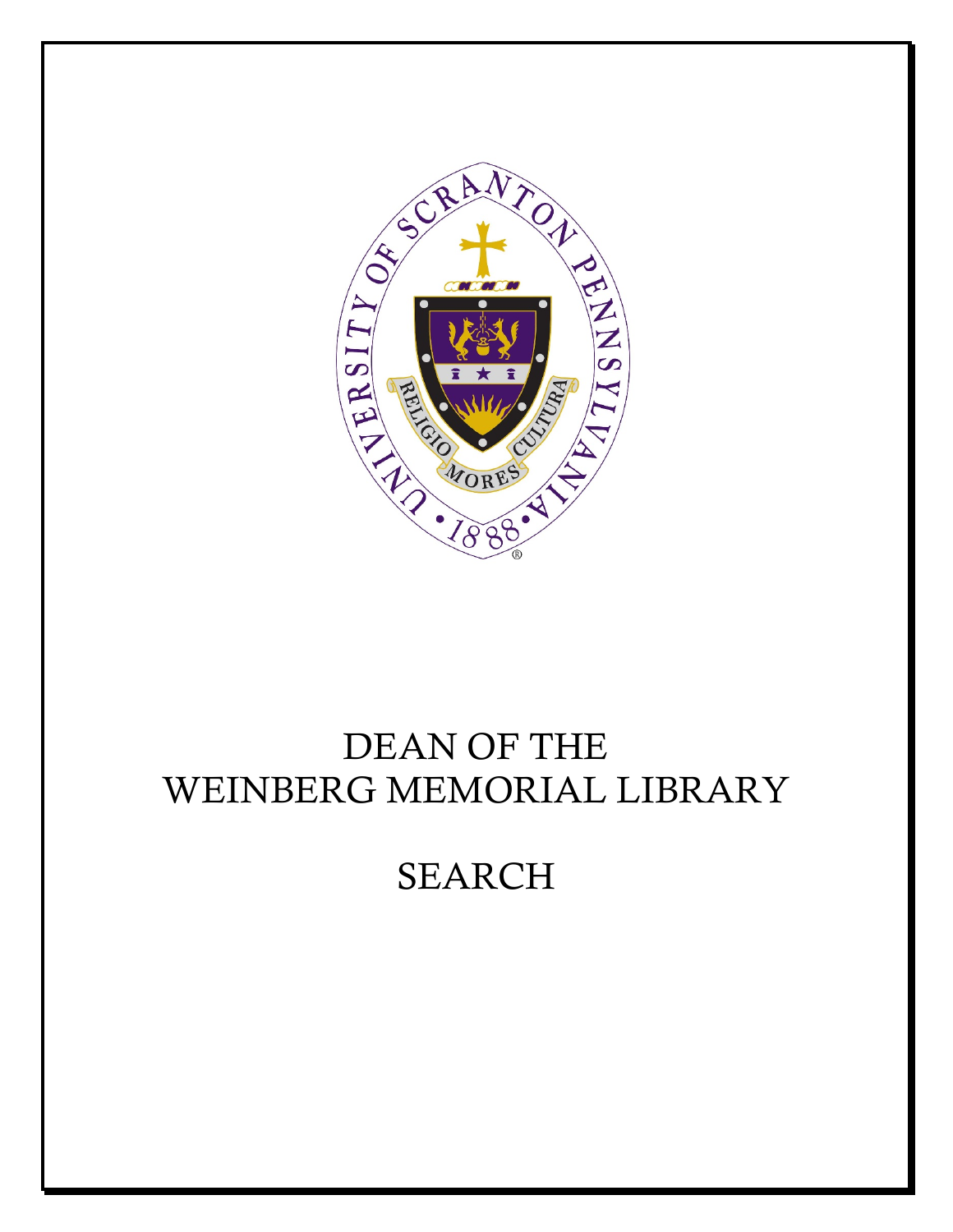## **The Opportunity**

The University of Scranton, a Catholic and Jesuit University offering a transformational learning experience, seeks Dean of the Weinberg Memorial Library. The Dean of the Library provides leadership and strategic direction for all aspects of library services to the University, contributing to the Library's campus-wide focus on transformative teaching and learning in the Ignatian tradition. The Dean oversees the Weinberg Memorial Library (WML), and plays a creative role in fostering a climate conducive to supporting the teaching, learning, and scholarship of students, faculty, and staff. The Dean reports to the Provost and serves as a member of the Deans' Leadership Council, Provost's Advisory Council, Provost's Committee on Academic Policy and Compliance, Faculty Personnel Committee, and Faculty Handbook Committee. The Dean of the Library also has supervisory responsibility for all faculty and staff in the Weinberg Memorial Library.

## **The Responsibilities of the Dean of the Weinberg Memorial Library**

#### **Essential Duties Include:**

- Administers all units of the Weinberg Memorial Library.
- Serves as chief advocate and spokesperson for the academic support provided by the Library.
- Leads the design, implementation, marketing, and assessment of Library policies, services and programs.
- Collaborates and regularly consults with faculty and staff to develop library collections, programs, and services.
- Has primary responsibility for strategic planning, accreditation and program review, supervision of the Library Faculty and staff, and employee development.
- Manages the financial activities of the Library including the development and monitoring of the annual operating budgets and the strategic and effective allocation of resources.
- Distributes various Library development funds, grants, prizes, etc.
- Makes appointment, reappointment, and rank and tenure recommendations on matters of faculty status for the Library Faculty.
- Holds primary responsibility for the development and improvement of the University-wide Information Literacy program. Supervises, in consultation with the appropriate chairperson(s), the progress of approved information literacy courses.
- Coordinates the Library's information technology planning with the University's Chief Information Officer.
- Coordinates timely Library communications with the University community.
- Leads fundraising for the Library, including supporting the Friends of the Library organization and serving as the Library's liaison to University Advancement.
- Coordinates the annual Jay Nathan, Ph.D., Visiting Scholar Lecture Series with University Advancement, as well as any additional educational events sponsored by the Library.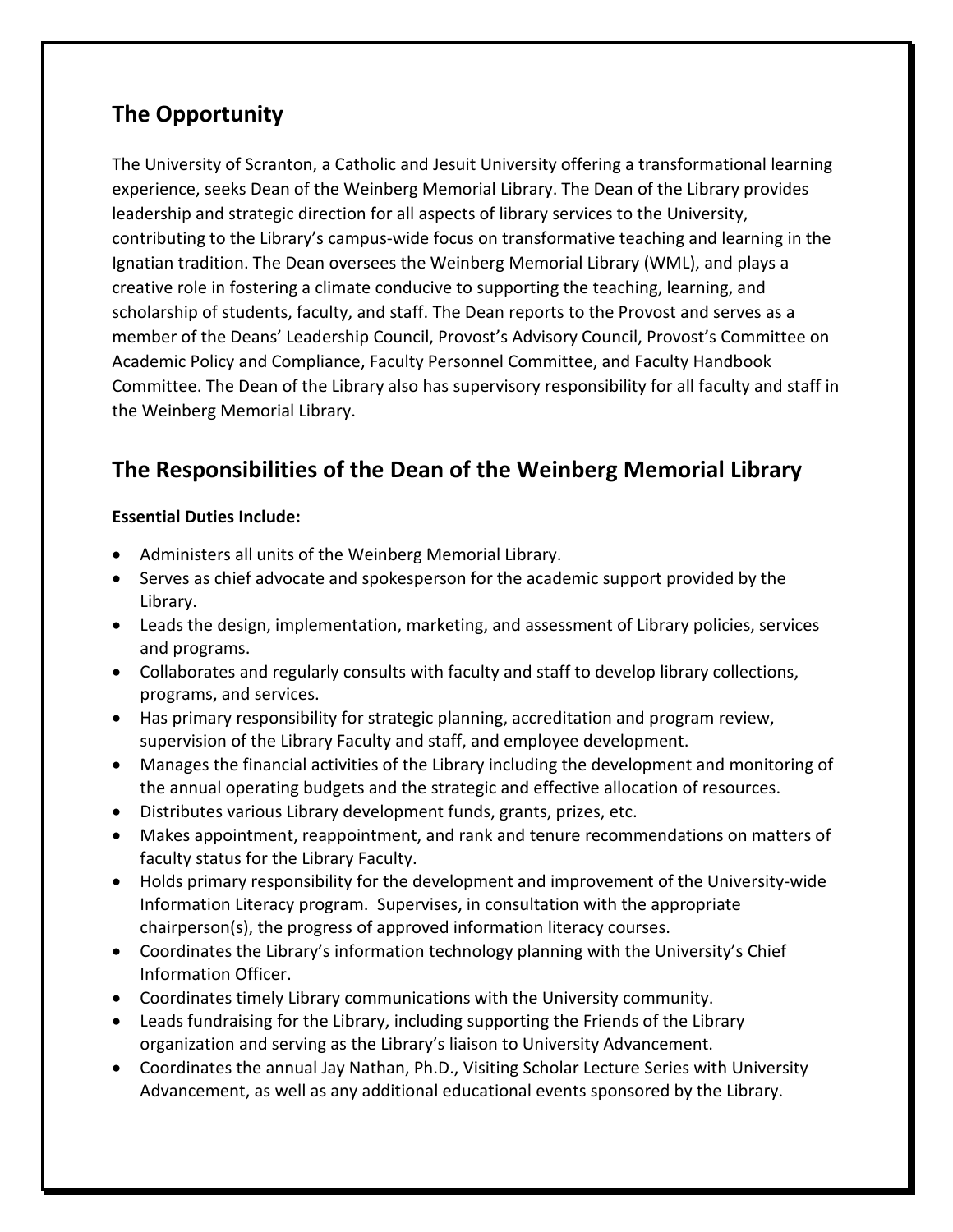- Serves on University committees and as an ex-officio member of the Library Advisory Committee. Receives advice and counsel as appropriate.
- Participates in professional organizations and networks with national groups and individuals in the fields of libraries and faculty and student enrichment. Represents the University at the annual AJCU Library Deans Conference.

## **Position Qualifications**

#### **Minimum Education Requirements:**

American Library Association (ALA) accredited Master's degree and a second Master's or Doctoral degree required.

#### **Minimum Job Experience Requirements:**

Minimum of eight years of progressively responsible and administrative/leadership experience in an academic library.

#### **Preferred Qualifications:**

Experience working in a collective bargaining/unionized faculty environment.

#### **Additional Skills Required:**

- Must be able to respect, support and contribute to the University's Catholic and Jesuit mission.
- Must be ready to lead and support University diversity and inclusion efforts, ensuring that the Library is welcoming, respectful of freedom of expression and dedicated to social justice, equity, and a culture of belonging.
- Commitment to excellence in libraries and to excellence in academic support.
- Ability and experience in management, strategic planning, budgeting, and collaborative leadership to guide an accomplished faculty and staff.
- Demonstrated experience and success in fundraising.
- Excellent organizational skills and excellent oral and written communication skills.
- Ability to think creatively and to demonstrate creative problem solving.
- A vision to identify and develop state-of-the-art information technologies and integrate these with traditional library collections and services and with academic support services.
- Knowledge of current issues in libraries, in teaching and learning, and in digital and special collections.
- Professional commitment to a user-focused service orientation.
- A record of scholarly or other appropriate professional activity.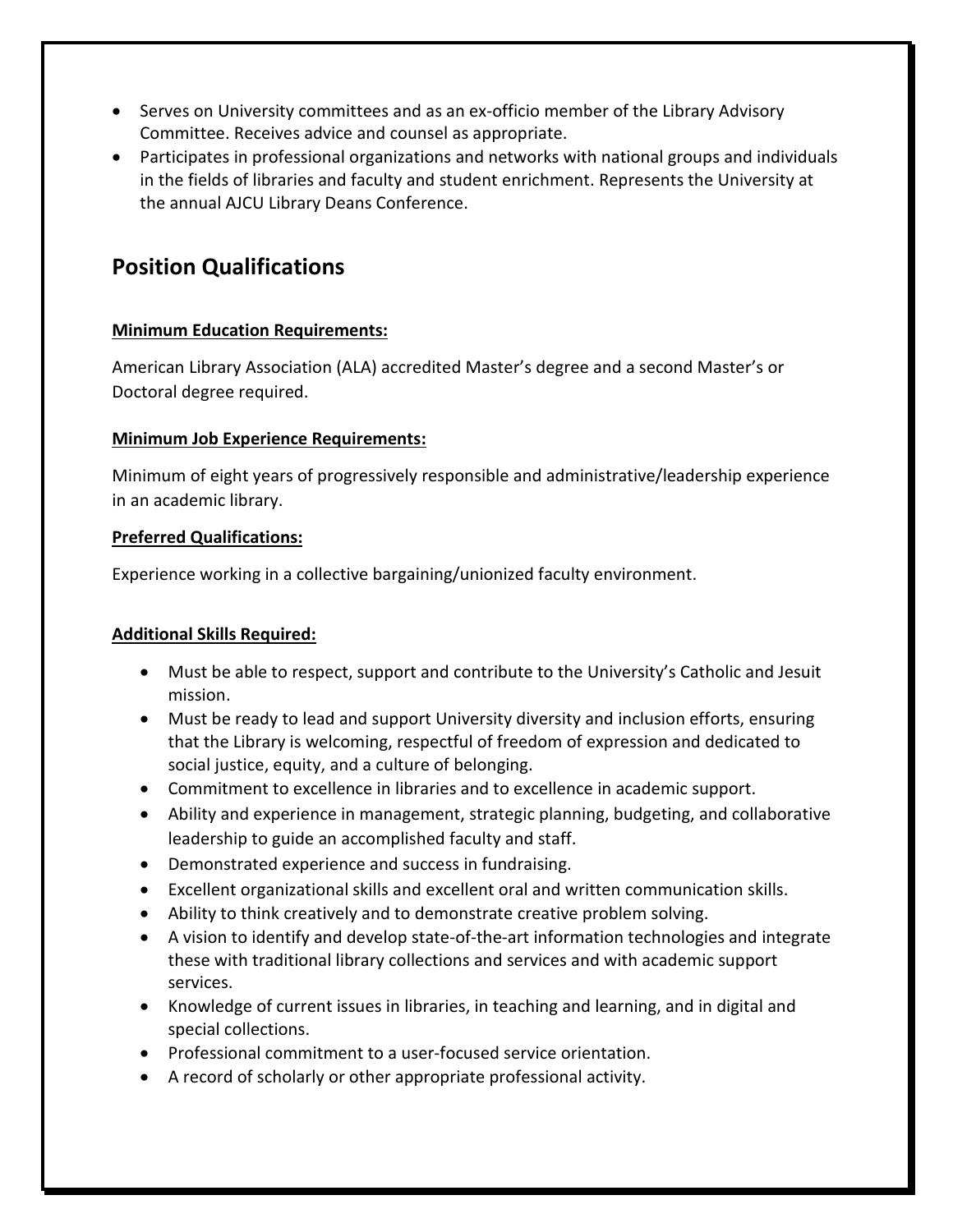- Ability to create a supportive and nurturing learning environment to ensure student success and retention.
- Commitment to shared governance, embracing and supporting faculty status for librarians.

## **About the University of Scranton**

#### University Profile

The University is deeply committed to its compelling mission rooted in the Jesuit tenet of *cura personalis*, individual attention to the students, and respect for the uniqueness of each member of the University community. The University of Scranton offers students a highly personalized education; is an exceptionally strong and devoted community; and is supported by a generous and motivated Board of Trustees. Founded in 1888 and elevated to university status in 1938, The University of Scranton is a community of faculty, staff, students, alumni, and friends who are animated by the centuries-old tradition of Catholic and Jesuit education. At Scranton, faculty and staff offer students a rich and personalized approach to education in the context of a dynamic university that prepares students to be agents of change in their communities and the world.

The University community includes roughly 5,000 undergraduate, adult, part-time and graduate students; 272 full-time faculty, and 600 full-time staff. The campus is home to three colleges – the College of Arts and Sciences, the Kania School of Management, and the Panuska College of Professional Studies – and awards the bachelor's degree; the master's degree; and four doctoral degrees (business administration, nursing practice, occupational therapy and physical therapy).

#### **Mission**

The University is a Catholic and Jesuit University animated by the spiritual vision and the tradition of excellence characteristic of the Society of Jesus and those who share in its way of proceeding.  All candidates must indicate how they would help communicate and support the Catholic and Jesuit identity and mission of the University. The University's mission statement and a description of the history and concepts of the Ignatian teaching philosophy may be found at [https://www.scranton.edu/about/jesuit-tradition/index.shtml.](https://www.scranton.edu/about/jesuit-tradition/index.shtml)

## **Diversity and Inclusion**

The University of Scranton embraces diversity and inclusion through its mission, Jesuit identity, strategic plans, community outreach programs, and numerous diversity programs. The University of Scranton is an Equal Opportunity employer and actively solicits applications from diverse candidates. Please see our website at <https://www.scranton.edu/equity-diversity/> for our full non-discrimination statement.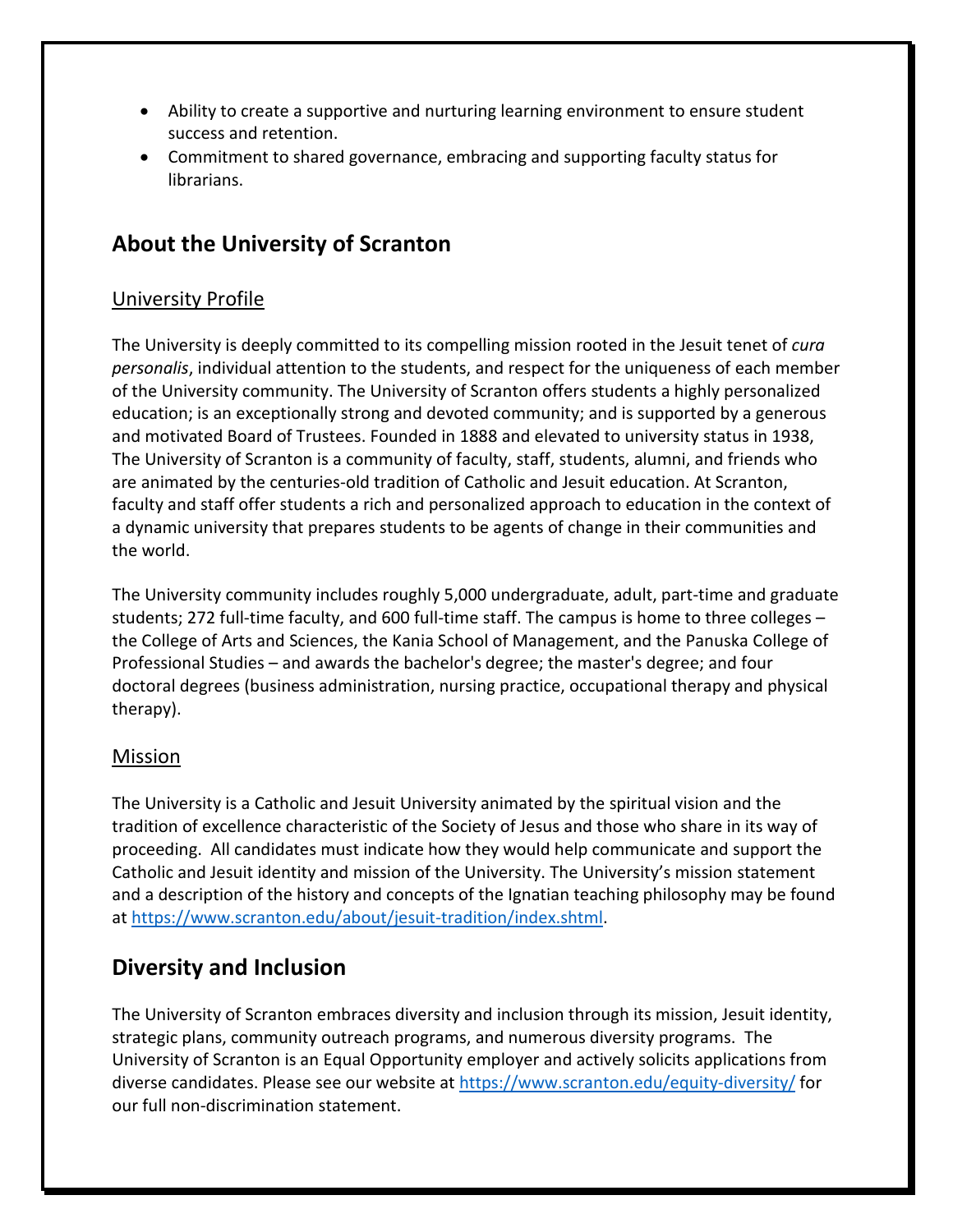The University's commitment to diversity and inclusion is infused across all facets of the University; where the environment is welcoming, respectful of freedom of expression and dedicated to social justice, cultural competence and the value of diversity. All applicants are required to provide a statement that indicates their commitment to diversity and inclusion and how this informs their library leadership.

### **Nondiscrimination Language**

The University is committed to providing an educational, residential, and working environment that is free from harassment and discrimination. Members of the University community, applicants for employment or admissions, guests and visitors have the right to be free from harassment or discrimination based on race, color, religion, ancestry, gender, sex, pregnancy, sexual orientation, gender identity or expression, age, disability, genetic information, national origin, veteran status, or any other status protected by applicable law.

Sexual harassment, including sexual violence, is a form of sex discrimination prohibited by Title IX of the Education Amendments of 1972. The University does not discriminate on the basis of sex in its educational, extracurricular, athletic, or other programs or in the context of employment.

Anyone who has questions about the University's Sexual Harassment and Sexual Misconduct Policy, or the University's Non-Discrimination or Anti-Harassment Policy, or wishes to report a possible violation of one of the policy should contact: Elizabeth M. Garcia Title IX Coordinator The Office of Equity and Diversity Institute of Molecular Biology & Medicine, Rm 311 [elizabeth.garcia2@scranton.edu](mailto:%20elizabeth.garcia2@scranton.edu)

(570) 941-6645

<https://www.scranton.edu/equity-diversity/>

## **Scranton, PA**

Located in Pennsylvania's beautiful Pocono region, The University of Scranton is a vital part of a city that is considered the geographic and cultural center of northeastern Pennsylvania. The city plays an important role in the life of the University and vice versa. Driving time to New York City, Philadelphia, and Syracuse is just two hours, with Boston and Washington, D.C. less than five hours away. The regional airport, located just eight miles away, offers direct flights to Chicago, Atlanta, Detroit, Charlotte, and other major cities.